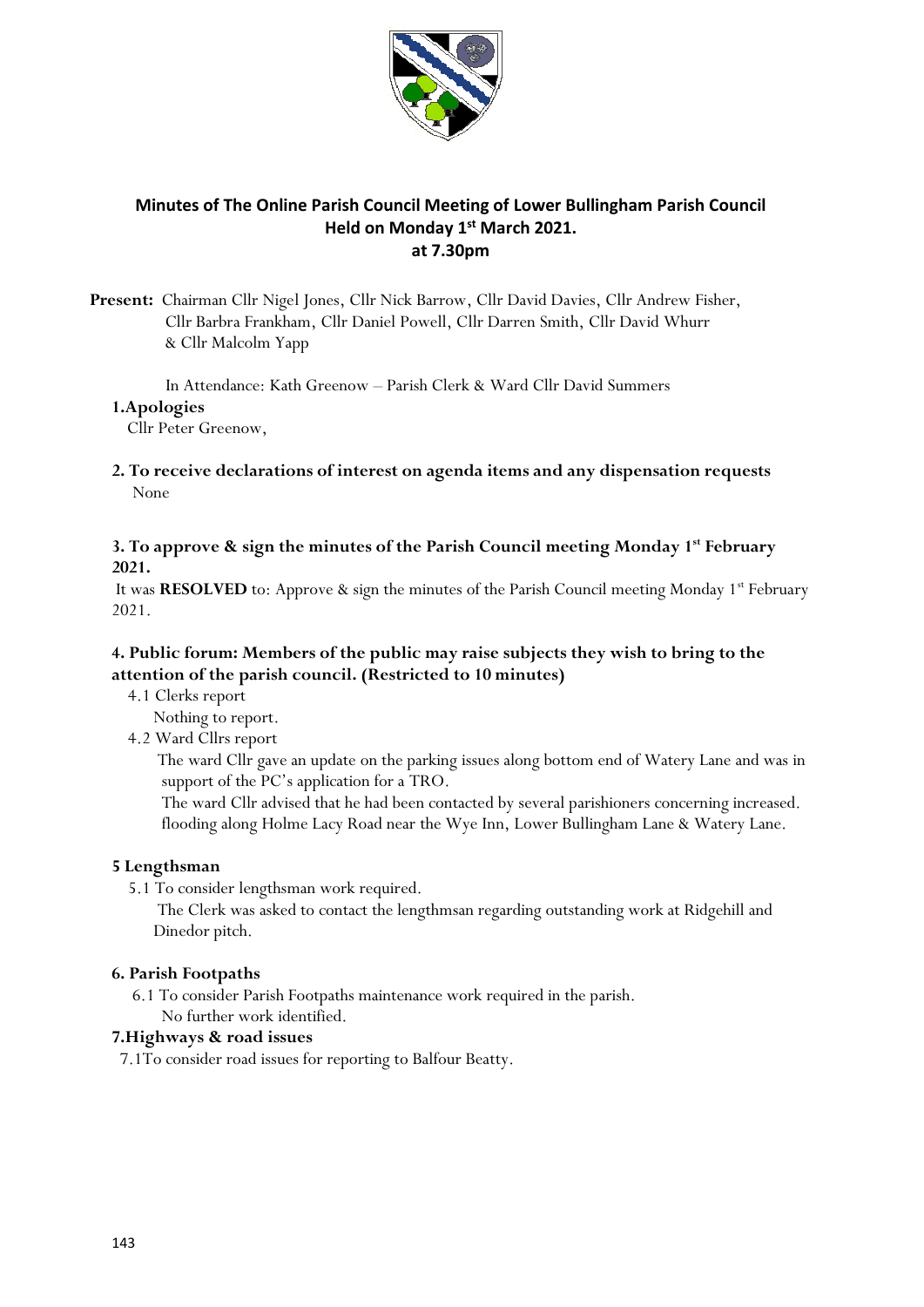7.2 To receive an update concerning the application to Herefordshire Council for a TRO along a section of Watery Lane.

 The Clerk advised that as part of the assessment for a TRO a site visit of the area concerned needs to take place with the locality steward and Ward Cllr.

 It was **RESOLVED**: that the Clerk contacts the locality steward concerning a site visit and that the assessment form is completed once the locality steward has reported back to the Clerk.

7.3 To consider flooding issues in the parish.

 The Parish Council have raised the matter of flooding with Herefordshire Council and Balfour Beatty on a number of occasions, however to date nothing has been done to address the Problem.

 The areas concerned have historically suffered from flooding and in recent years the flooding has exacerbated causing flood damage to homes and nearby businesses and something needs to be done to alleviate the problem.

 It was **RESOLVED:** To contact Herefordshire Council and The Environment Agency to ask what they are doing to address the problem.

7.4 To consider complaints of speeding in residential areas of the parish.

It was **RESOLVED:** To report the matters raised to Balfour Beatty.

 7.5 To receive an update concerning the application for a TRO along a section of Watery Lane and related costs - duplicate agenda item

# **8.Planning**

- 8.1 Planning Applications now due for consideration
- 8.1a Planning Consultation 210297 Land adjacent to Hackford House, Dinedor, Hereford, Herefordshire HR2 6PD

 DESCRIPTION: Application (retrospective) for retention of agricultural building. It was **RESOLVED**: To Support the application

8.1b Plot N24 at Skylon Park, Rotherwas, Hereford,

DESCRIPTION: Application forlandscaping

 and revised development for a proposed D1 development and associated estate road, car parking and landscaping.

 It was **RESOLVED:** That although the application is covered within the LDO Cllrs had concerns over the potential increase in traffic along Holme Lacy Road

8.2 Planning enforcement issues - Deferred to the next Meeting.

# **9.Parish Council Noticeboards**

9.1 To consider information permitted to be placed on the PC Notices boards.

 Discussion took place concerning permission for non-Parish council information being placed in the PC noticeboards.

 It was **RESOLVED**: That only Parish Council information would be permitted to be placed in the Parish Council noticeboards

#### **10. Finance**

10.1 To note the finance report & Bank rec.

 It was **RESOLVED**: To note the Finance report and bank rec. The Bank balances were noted as £57644.05